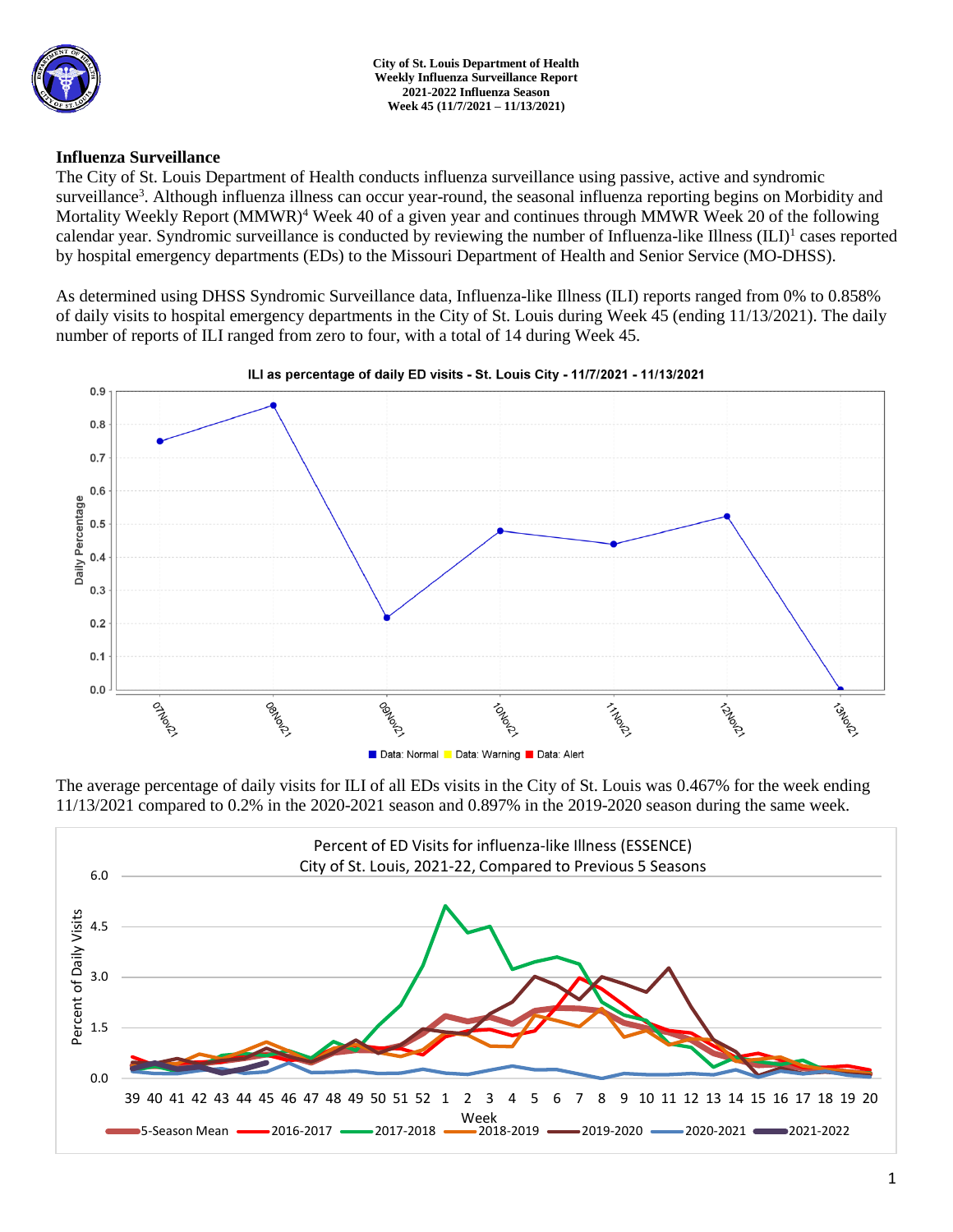

Passive surveillance is conducted through reporting of confirmed influenza cases<sup>2</sup> from various surveillance sites like hospitals, offices of healthcare providers, and laboratories. As of the current influenza season, for the week ending 11/13/2021, there have been two cases of Influenza A and six cases of Influenza B for a total of eight influenza cases in the City of St. Louis. Influenza A accounted for 25%, while influenza B accounted for 75% of total influenza cases. The data for the latest two weeks is provisional and is subject to change in the following weeks.

## **Table 1: Number of Influenza Cases by Influenza Type**

| Influenza Type              | Week 43<br>$(10/24/2021 -$<br>10/30/2021) | Week 44<br>$(10/31/2021 -$<br>11/6/2021 | Week 45<br>$(11/7/2021 -$<br>11/13/2021 | 2021-2022*<br>Season-to-Date | Percentage |  |
|-----------------------------|-------------------------------------------|-----------------------------------------|-----------------------------------------|------------------------------|------------|--|
| Influenza A                 | 0                                         |                                         |                                         |                              | 25%        |  |
| Influenza B                 | 0                                         |                                         |                                         | 6                            | 75%        |  |
| Influenza unknown / Untyped | 0                                         |                                         | 0                                       |                              | 0%         |  |
| <b>Total</b>                | 0                                         | 0                                       |                                         | ۰                            | 100%       |  |

# **Table 2: Number of Influenza Cases by Age Group**

| <b>Age Group</b> | Week 43<br>$(10/24/2021 -$<br>10/30/2021) | Week 44<br>$(10/31/2021 -$<br>11/6/2021 | Week 45<br>$(11/7/2021 -$<br>11/13/2021) | 2021-2022*<br>Season-to-Date | Percentage |
|------------------|-------------------------------------------|-----------------------------------------|------------------------------------------|------------------------------|------------|
| 0 to 4 years     | 0                                         | O                                       |                                          | 3                            | 38%        |
| 5 to 14 years    | 0                                         | 0                                       | 0                                        | 0                            | 0%         |
| 15 to 24 years   | 0                                         | 0                                       | 0                                        |                              | 13%        |
| 25 to 49 years   | 0                                         |                                         | 0                                        | 2                            | 25%        |
| 50 to 64 years   | 0                                         | 0                                       | 0                                        |                              | 13%        |
| 65+ years        | 0                                         | 0                                       | 0                                        |                              | 13%        |
| <b>Total</b>     | 0                                         | Ω                                       |                                          | 8                            | 100%       |

### **Table 3: Number of Influenza Cases by Age Group and Type**

For Cases Reported between 09/26/2021 and 11/13/2021

| <b>Age Group</b> | <b>Type A</b> |       | <b>Type B</b> |      | <b>Unknown Type</b> |   | <b>Total</b> |      |
|------------------|---------------|-------|---------------|------|---------------------|---|--------------|------|
|                  |               | %     |               | %    | n                   | % | n            | %    |
| 0 to 4 years     |               | 100.0 |               | 16.7 |                     |   |              | 37.5 |
| 5 to 14 years    |               | 0.0   |               | 0.0  |                     |   |              | 0.0  |
| 15 to 24 years   |               | 0.0   |               | 16.7 |                     |   |              | 12.5 |
| 25 to 49 years   |               | 0.0   |               | 33.3 |                     |   |              | 25.0 |
| 50 to 64 years   |               | 0.0   |               | 16.7 |                     |   |              | 12.5 |
| 65+ years        |               | 0.0   |               | 16.7 |                     |   |              | 12.5 |
| Total            |               |       |               |      |                     |   |              |      |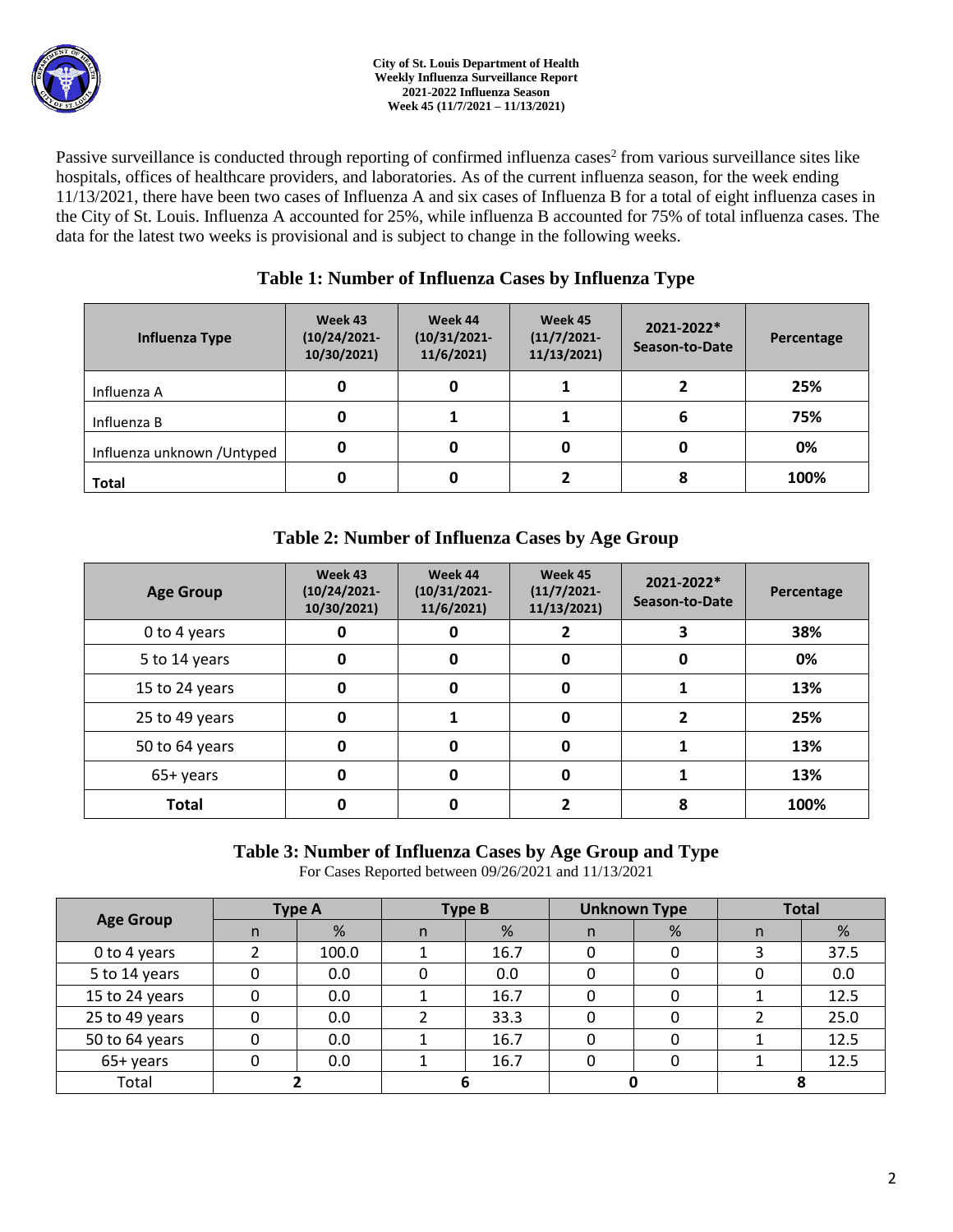

### **Table 4: Weekly Counts of Influenza Cases Through Previous 5 Seasons**

| <b>Previous</b><br><b>Seasons</b> | 2016-2017 | 2017-2018 | 2018-2019 | 2019-2020 | 2020-2021 | 2021-2022 | 5-Season<br><b>Mean</b> | 5-Season<br><b>Median</b> |
|-----------------------------------|-----------|-----------|-----------|-----------|-----------|-----------|-------------------------|---------------------------|
| Week 43                           |           |           |           |           |           |           |                         |                           |
| Week 44                           |           | 18        |           |           |           |           |                         |                           |
| Week 45                           |           |           |           |           |           |           |                         |                           |



### **City of St. Louis Influenza Outbreaks:**

During the week ending 11/13/2021, no influenza outbreaks have been reported to the City of St. Louis Department of Health.